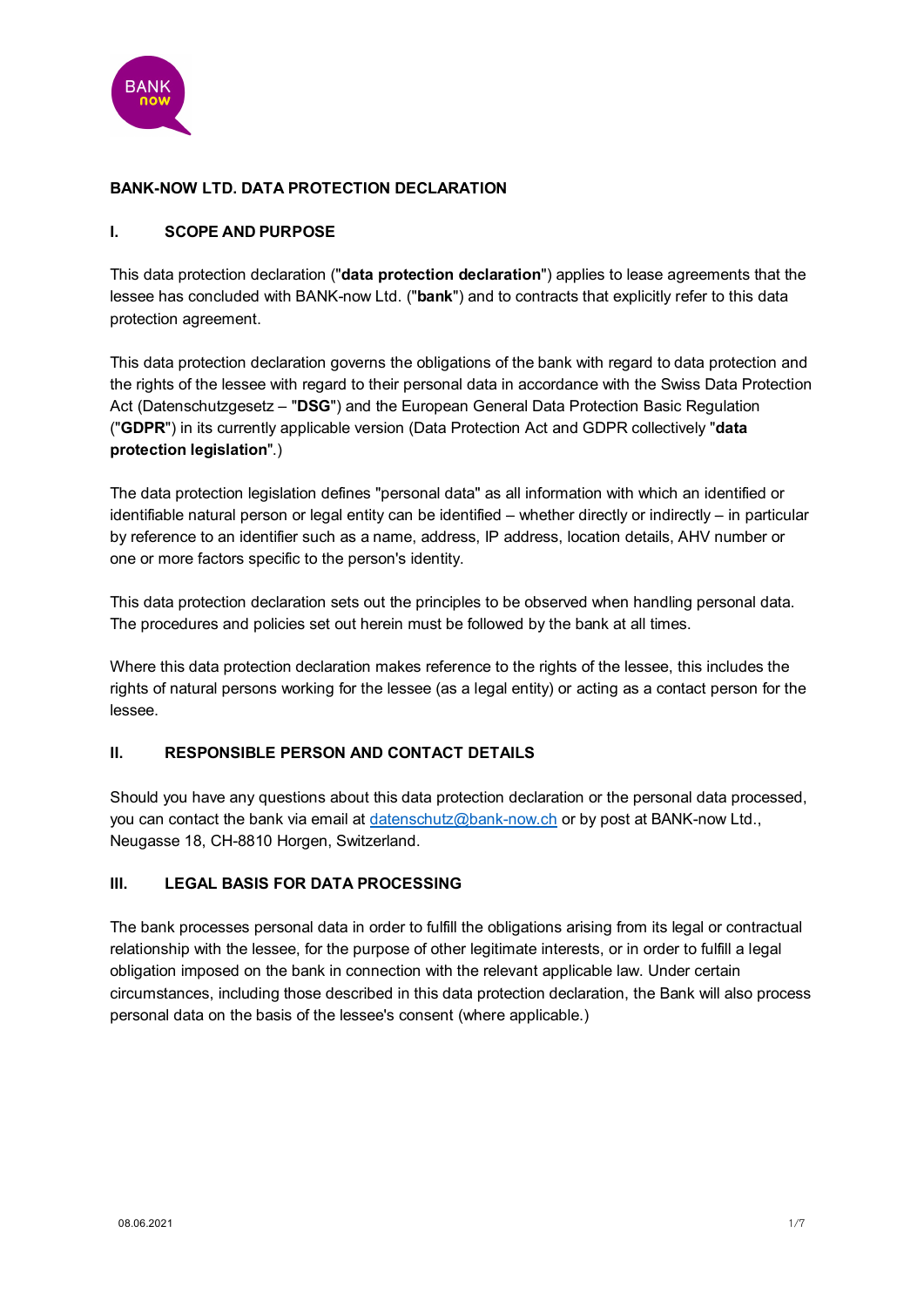### **IV. PERSONAL DATA PROCESSED BY THE BANK**

The bank collects, stores and processes personal data that the lessee provides to the Bank in connection with the initiation and conclusion of a lease agreement. This relates to the following personal data (not an exhaustive list):

- (a) Master data of the lessee, in particular their name, date of birth, place of birth
- (b) Nationality, marital status
- (c) Contact details of the lessee, in particular their current address, telephone numbers and email addresses
- (d) Where authorized representatives have been appointed: Their master data, in particular their name, date of birth, current address
- (e) Contractual data such as the commencement and expiration of the agreement, date of delivery, lease payments, and repayment terms
- (f) Vehicle data, in particular initial registration, vehicle identification number, registration number, mileage
- (g) Bank account details, e.g. IBAN number, BIC, bank details
- (h) Earning capacity and financial circumstances in the form of the bank references and selfcertification, in particular proof of income, income disclosures, additional incomes, installment payment obligations, household expenses, savings, securities, life insurance value, value of real estate ownership
- (i) Data contained in the identity card or other forms of identification presented
- (j) Any other data related to the fulfillment of the respective business relationship
- (k) All other data from written correspondence and communication (whether by post, electronically or by telephone)

Furthermore, the bank processes personal data permissibly obtained by the bank from affiliates of the bank, Credit Suisse Group, and from other third parties (e.g. data from credit reporting agencies), insofar as this is necessary for the initiation and/or fulfillment of the lease agreement or if the lessee has provided their consent.

The bank processes personal data from sources accessible to the public (e.g. public authorities, internet) only insofar as this is legally permissible; for example, where this is necessary for the provision of services or where the lessee has provided their consent.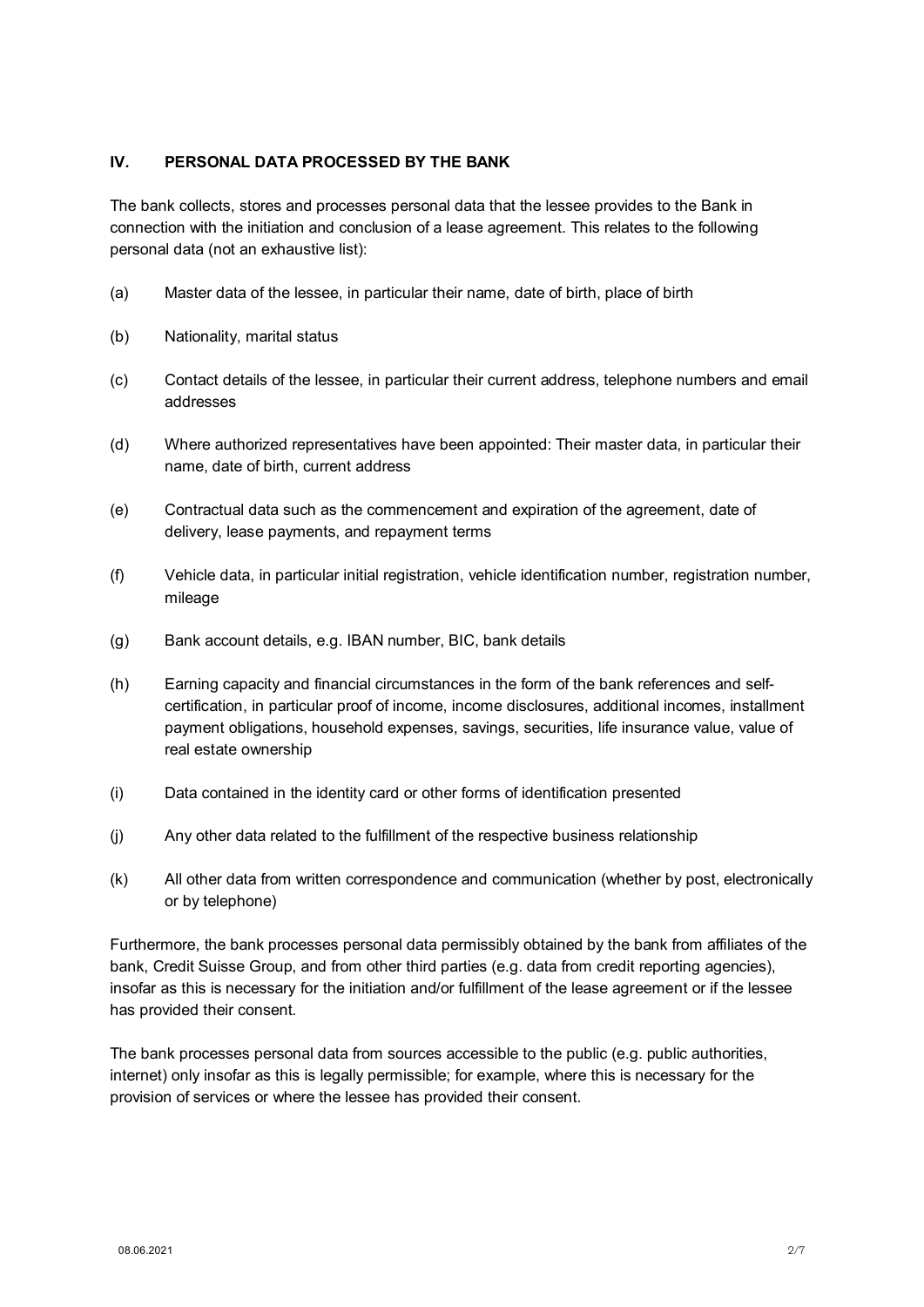### **V. FORM OF PERSONAL DATA COLLECTION**

In principle, the bank may collect personal data if the lessee performs one of the following actions:

- (a) The lessee submits forms or applications to the bank.
- (b) The lessee submits inquiries/requests to the bank.
- (c) The lessee uses the bank's services and in so doing provides personal data.
- (d) The lessee asks to be included in an email or added to a mailing list*.*
- (e) The lessee responds to a request from the bank.
- (f) The lessee provides personal data to the bank for other reasons.

### **VI. DATA PROTECTION PRINCIPLES**

The purpose of this data protection declaration is to ensure compliance with data protection legislation. Data protection legislation sets out the principles to be observed by anyone who comes into contact with personal data. In accordance with these principles, all personal data must meet the following criteria:

- (a) It must be processed legally and fairly and in a manner that is transparent to the lessee.
- (b) It must be collected for specific, explicit and lawful purposes and not further processed in a manner that is incompatible with those purposes.
- (c) It must be appropriate and significant with respect to its purpose and limited to the extent necessary for the purposes of processing.
- (d) It must be factually accurate and, where necessary, kept up to date; all appropriate measures must be taken to ensure that personal data that is inaccurate with respect to the purposes of processing is immediately erased or rectified.
- (e) It must be stored in a form that does not require identification of the lessee for longer than is necessary to fulfill the purposes for which the personal data is being processed. Personal data may be stored for longer periods of time if the personal data is processed solely for archiving purposes undertaken in the public interest, for scientific or historical research purposes, or for statistical purposes, and provided that the appropriate technical and organizational measures, as provided for in the data protection legislation, are taken in order to safeguard the rights and freedoms of the lessee (natural persons).
- (f) It must be processed in such a way that ensures adequate security of personal data  $$ including protection against unauthorized or unlawful processing and against accidental loss, destruction, or damage – through the implementation of appropriate technical or organizational measures.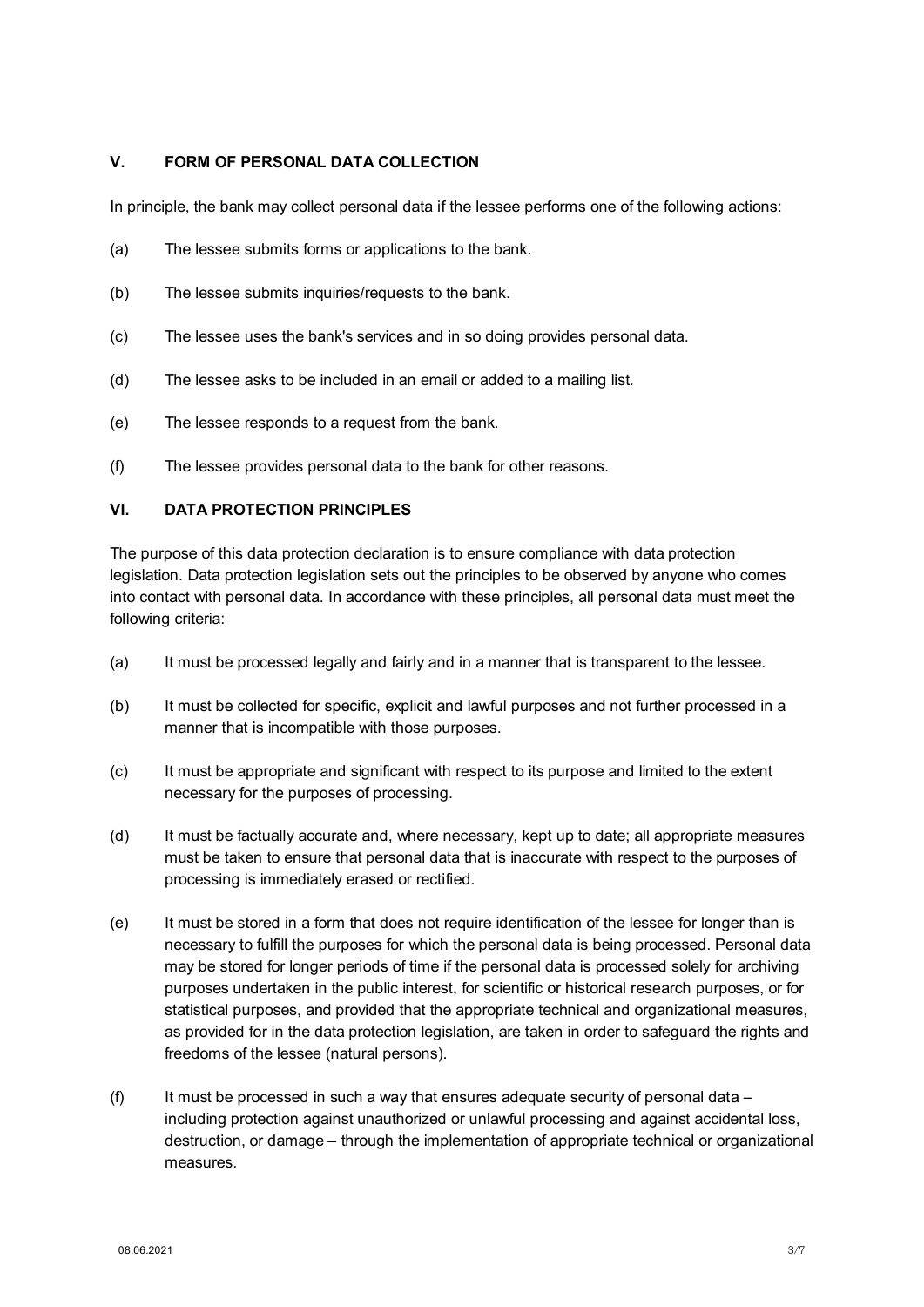### **VII. DATA PROTECTION IMPACT ASSESSMENT**

The bank will carry out a data protection impact assessment if and insofar as this is required by data protection legislation.

#### **VIII. PROFILING**

The lessee acknowledges and agrees that the Bank may use automated processing methods in order to make decisions (including profiling).

#### **IX. RIGHTS OF THE LESSEE**

The lessee has the following rights under data protection legislation:

- (a) **Right of access:** The right to be informed about how personal data is collected and used by the bank.
- (b) **Right to rectification of incorrect data:** The right to rectification if personal data held by the Bank in relation to the lessee is incorrect or incomplete.
- (c) **Right to erasure:** The right to request that the bank erase all personal data held by the bank in relation to the lessee.
- (d) **Right to restrict processing:** The right to restrict processing of personal data.
- (e) **Right to data portability:** The right to receive a copy of the personal data for further use by another controller.
- (f) **Right to object:** The right to object to the processing of personal data by the bank.
- (g) **Automated processing:** Rights related to automated decision-making and profiling.

## **X. TECHNICAL AND ORGANIZATIONAL MEASURES RELATING TO DATA PROTECTION**

The bank will ensure that appropriate measures – be they technical (e.g. use of passwords, encryption of sensitive personal data, regular backups, utilization of secure networks, etc.) or organizational (e.g. access only as required; signing of privacy statements by individuals, etc.) – are applied and implemented by all of its employees, representatives, contractors, and other persons processing personal data on behalf of the bank.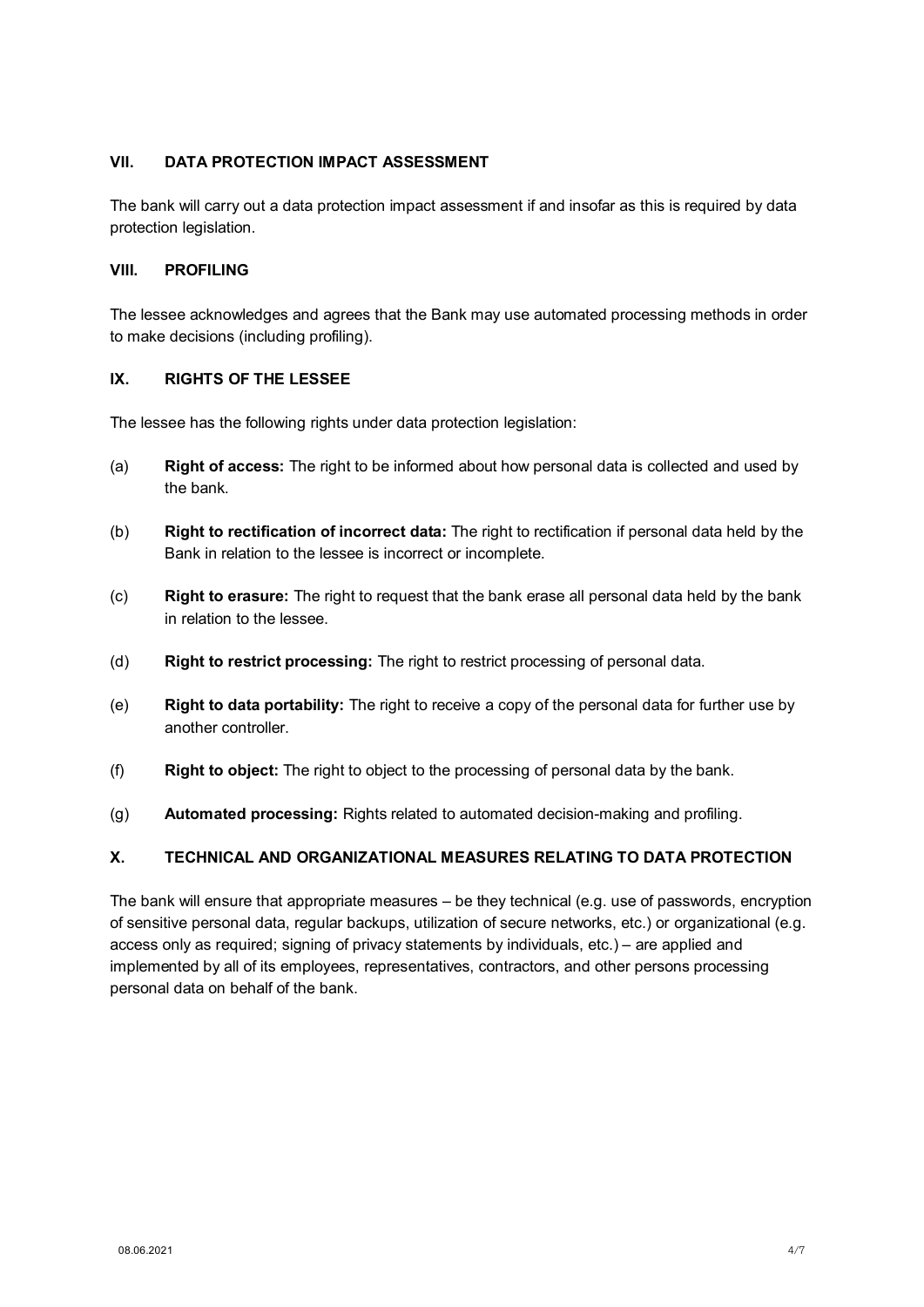### <span id="page-4-0"></span>**XI. FORWARDING OF PERSONAL DATA TO THIRD PARTIES**

The bank may share the lessee's personal data with third parties if the lessee has provided their consent to this, if the bank is authorized or obligated to carry out said data transfer on the basis of legal provisions and/or official or court orders, or if said data transfer is necessary for the settlement of the lease agreement or otherwise lies within the scope of legitimate interests of the bank or a contracting party of the bank. In this regard, the Bank draws attention to the following data transfers:

#### *Data transfer to Credit Suisse group companies*

The bank may transfer the lessee's personal data to group companies of Credit Suisse for the purposes of processing, settlement and execution of the lease agreement.

### *Data transfer to service providers that process order data*

The bank may use service providers that process order data (e.g. IT service providers, accountants, etc.) in order to provide its services. Personal data is transferred to these service providers in compliance with the requirements of data protection legislation. Service providers commissioned by the bank to process order data, who are permitted to process the personal data only for the bank and not for their own purposes, are obligated to comply with the strict standards of the bank.

### *Data transfer to suppliers and/or logistics companies*

The bank may transfer personal data, in particular first and last name, address, lessee number, agreement number (if applicable), purchase price of the vehicle, vehicle identification number, and the lease agreement number, to suppliers and/or logistics companies, upon manufacture or delivery of the agreed equipment and/or vehicle. The suppliers use the personal data primarily for the identification and allocation of equipment ordered for the vehicle.

#### *Data transfer to importers, manufacturers, traders/suppliers or branches*

Upon conclusion of the lease agreement, the bank will send a notification regarding the conclusion of the lease agreement, including information about the vehicle and the lessee to the importer, Ford Motor Company (Switzerland) SA ("**Ford**") or a Ford group company (if applicable). The bank also sends this data to an authorized trader or to one of the branches where the vehicle is available for collection.

The bank may provide Ford and the trader (supplier) with all personal data in the bank's receipt in relation to the lessee and will, in particular, provide Ford with information about the leased asset (such as the vehicle identification number, mileage, model, and trader through which it was supplied) and the financing plan entered into by the lessee (such as the date of payment, the commencement and expiration of the agreement, any PPI, and the sale price) so that Ford can verify and reconcile the payment amounts as well as monitor and manage the relationship with the bank. Ford processes personal data for these purposes based on its legitimate interests.

If a lessee has provided their consent, the bank will transfer personal data relating to the lessee such as their name, contact details, date of birth, and marital status, along with information about the leased asset (such as vehicle identification number, mileage, model, and the trader through which the vehicle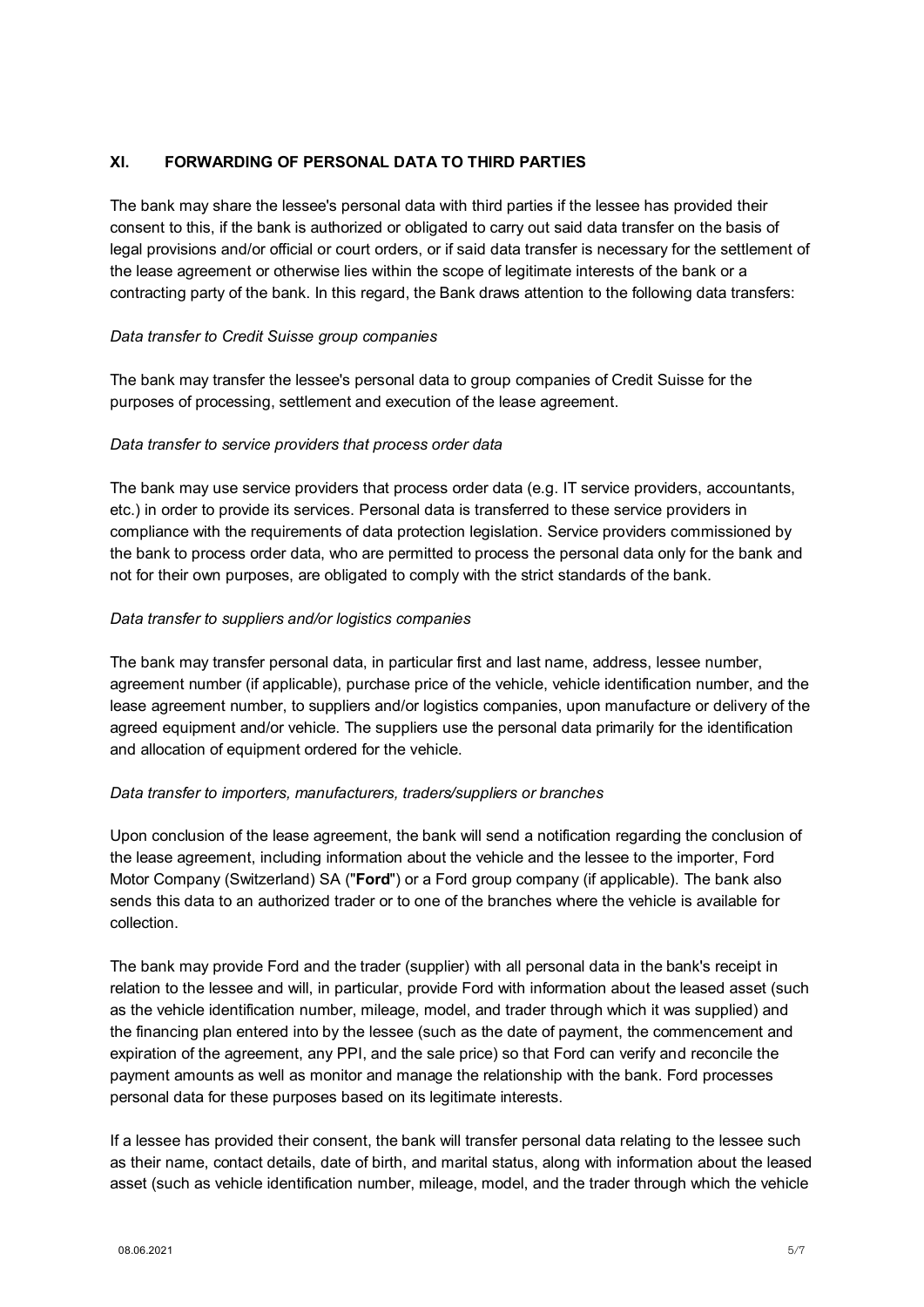was supplied) and the financial plan entered into by the lessee (such as the date of payment, commencement and expiration of the agreement, and the sale price) to Ford and the trader (supplier) through which the vehicle was supplied. This personal data will be used by Ford and the trader for the purpose of marketing products and services offered by Ford and its group companies; this includes, but is not limited to, loyalty and renewal campaigns, as well as marketing analyses conducted before and after a campaign.

Where personal data is provided to Ford, Ford will treat it in accordance with its Privacy Policy, which is available on the Ford website, and may share it with third parties, including group companies, professional consultants (e.g. auditors), and suppliers. Some of these recipients will be located outside Switzerland or the European Economic Area ("**EEA**".) Where Ford transfers personal data outside the EEA, the company will take reasonable precautions, in accordance with its legal obligations, to ensure that the personal data is adequately protected, regardless of the country to which it is transferred. Said precautions may include the instruments referred to in paragraph XII below.

# **XII. TRANSFER OF PERSONAL DATA TO A COUNTRY OUTSIDE THE EEA**

As a rule, the lessee's personal data is processed and stored within Switzerland or the EEA. Personal data will only be transferred to a country outside the EEA if contractual clauses (e.g. EU standard contractual clauses, the Swiss Transborder Data Flow Agreement, US-Swiss Privacy Shield, and other guarantees that comply with data protection legislation) are in place. If the lessee would like to know more about how their personal data is protected in the event of transfer outside of the EEA, please contact the bank at datenschutz@bank-now.ch.

The lessee acknowledges that third parties may also transfer personal data to a country outside the EEA and process the data in said country in accordance with section [XI](#page-4-0) above.

## **XIII. NOTIFICATION OF DATA BREACHES**

The lessee must be notified of any violation of personal data protection provisions, in writing or via email to an email address provided by the lessee.

If a breach of data protection occurs and said breach is likely to pose a high risk to the personal rights and freedoms of the lessee (e.g. economic loss, discrimination, loss of reputation, or other social or economic loss), the bank must ensure that the Swiss Federal Data Protection Commissioner("**SDPC**") and, where appropriate, the competent supervisory authority in the EU are notified immediately; in any event, within 72 hours of becoming aware of the breach. The SDPC must be notified immediately in the event of a breach of data security provisions.

Where a data breach is likely to pose a high risk to the personal rights and freedoms of the lessee, the bank must ensure that the lessee is notified of the breach directly and without undue delay.

## **XIV. WITHDRAWAL OF CONSENT**

If the processing of personal data is based on consent, the lessee has the right to withdraw said consent at any time by notifying the Bank in writing or sending an email to datenschutz@bank-now.ch. If the lessee no longer wishes their personal data to be shared with Ford or its traders for marketing purposes, the lessee may withdraw their consent by contacting datenschutz@bank-now.ch.